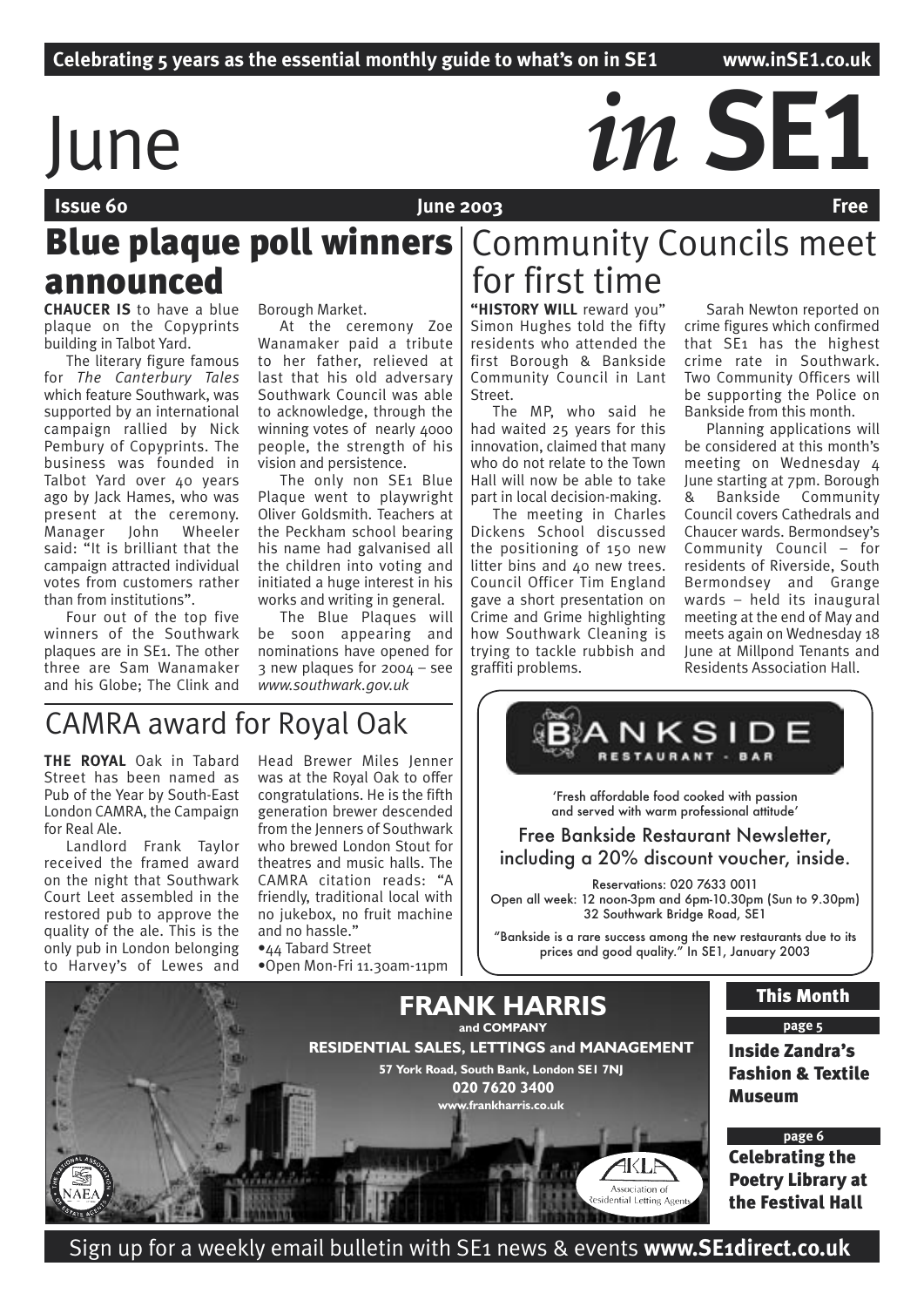*in* **SE1 JUNE 2003 www.***in***SE1.co.uk**

# June *in* **SE1**

# **27 Blackfriars Road London SE1 8NY**

TEL 020 7633 0766 020 7401 2521 EMAIL newsdesk@*in***SE1**.co.uk WEB www.*in***SE1**.co.uk

© 2003 Bankside Press www.banksidepress.com

**EDITOR** Leigh Hatts

PRODUCTION EDITOR James Hatts

**CONTRIBUTORS** Farouk Campbell Anne Critchley Crystal Lindsay Marion Marples Elizabeth Peasley

PRINTED BY Copyprints Ltd, 1 Talbot Yard, SE1 1YP

# **ADVERTISING**

For details of our competitive rates call us for a rate card on 020 7633 0766 or email sales@*in***SE1**.co.uk

# **SUBSCRIPTIONS**

To receive the next 12 issues by post in the UK please send a cheque for £6 to the address above, made payable to *in* **SE1**. Please specify starting issue.

# **LISTINGS**

Details of events to be considered for inclusion next month should be sent by 20 June to the Listings Editor at the above address, or by fax or email.

# **DISCLAIMER**

Every effort is made to ensure the accuracy of our listings and features but all details are subject to alteration by venues and organisers and no responsibility can be accepted for any inaccuracies.



# Sainsbury's sells up

**SAINSBURY'S HAS** sold Wakefield House and Rennie House to Land Securities for £38 million.

The properties, which back on to Christ Church Garden, face each other at the south end of Rennie Street. The sale by Sainsbury's, which moved its HQ to Holborn last year, includes 19/23 Blackfriars Road next to the Paper Moon pub and delapidated number 18.

Mark Collins of Land Securities Portfolio Management said "We are very keen on the South Bank since we believe that this location is going to improve substantially over the next few years and offers an ideal opportunity to provide quality office accommodation at a reasonable rent".

Sainsbury's retain ownership of the site on the north-east corner of the RennieStreet-Stamford Street crossroads where a supermarket is due to open.

# Queen visits school

**THE QUEEN** has visited St Saviour's and St Olave's School as part of the school's centenary celebrations. The school, alongside the Bricklayers Arms flyover, was opened on the Old Kent Road in 1903 by the future George V, Elizabeth II's grandfather.

The Queen saw students at work on design and technology projects and sat on the platform during an assembly.

•Prince Charles is due at Shakespeare's Globe in September to see a presentation by the Prince's Trust volunteers. Showtime is a challenge open to 16 to 25 year olds wishing to develop their communication skills. The Showtime office has opened at the Oxo Tower ready for the programme launch on Monday 9 June. The 12 week course is open to employed and unemployed (who do not lose benefits).

•Showtime 07801 507 723

# New arts club in Waterloo

**THE ONLY** house in Waterloo's Exton Street was built in 1901 so when it becomes an arts club for professional performing artists it will be called the 1901 Arts Club.

The plan is to provide members with a tranquil setting in central London to relax, eat and drink before and after performances and reflect the ambiance of a salon from the turn of the last century in cities such as Paris, Berlin and Vienna. It is

hoped to encourage the art of conversation between noncommercial artists from all disciplines.

Unusually, club facilities are to be simple and affordable even to artists embarking on their careers. It is also expected that artists living in SE1 will wish to become members. The provisional opening date is early 2004.

•T 020 7620 3053

•*www.1901artsclub.com*

# **Blackfriars Wine Bar**

 **The South Bank's best kept secret invites you to discover the charm of an** *authentic* **WINE BAR**

**We have an extensive range of over 100 different wines from the Old and New World**

**Luncheon and snacks available Open 10am till late Monday to Friday**

**ARCH 80, SCORESBY STREET, SOUTHWARK LONDON SE1 TEL: 020 7928 0905**

3 mins from Southwark station • 5 mins from Tate Modern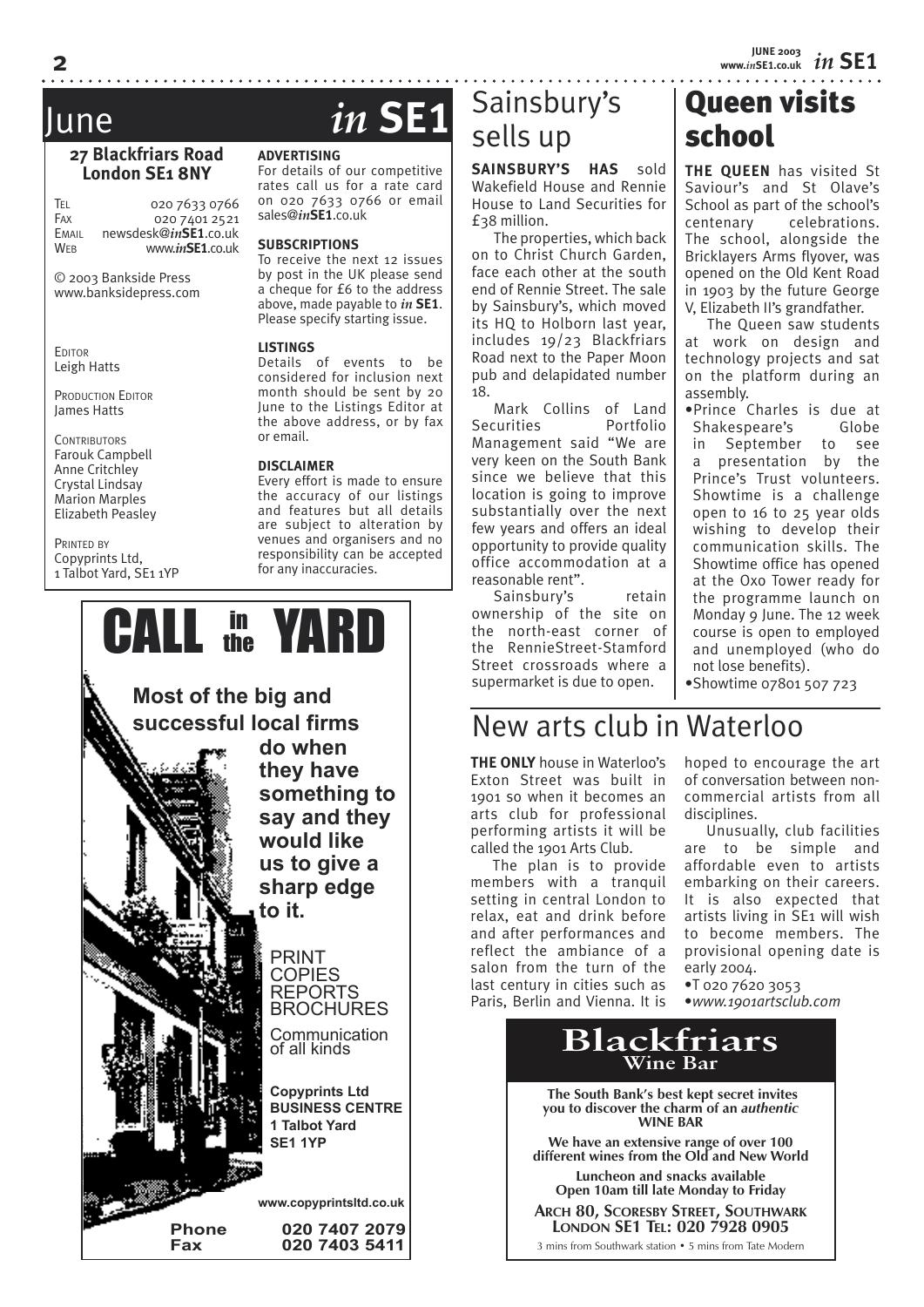# **Archbishop of Southwark**  Pizza Express **to retire**

**THE ROMAN** Catholic Archbishop of Southwark Michael Bowen is to retire two years early.

According to spokesperson, the 73 year old Archbishop has made the decision because he is feeling tired and believes it is the right time to hand his responsibilities to a younger man.

Archbishop Bowen recently failed to persuade the Vatican to create a new diocese covering the Kent area of his large Southwark Diocese.

Michael Bowen, who was a wine merchant before

being ordained priest, came to Southwark in 1977. A high point of his early years in SE1 was the visit of the Pope to Southwark and St George's Cathedral.

George's Day celebrations at the cathedral have always been extra special to the Archbishop as he was born on 23 April.

The Pope is expected to announce the name of his successor later this year. Among those understood to be on the short list are Bishop of Leeds Arthur Roche and Bishop of Portsmouth Crispian Hollis.

•*www.rcsouthwark.co.uk*

# on Bankside

**PIZZA EXPRESS** is opening on Bankside this summer in Benbow House opposite Shakespeare's Globe.

This will be the fourth Pizza Express to open in SE1 and the largest. There are branches at Shad Thames, London Bridge and in Belvedere Road behind the Royal Festival Hall. The company, which once had a branch in Southwark Cathedral, is known to have been considering the Bankside site for at least two years.

Founder Peter Boizot tasted his first pizza in Florence in 1948 and in the 1960s he realised that the UK still lacked a good pizza restaurant. The first Pizza Express oven was brought from Rome along with an Italian to operate it and was set up in Wardour Street. In 1967 a second restaurant opened in an old dairy in Bloomsbury's Coptic Street.

Pizza Express was floated on the London Stock Exchange in February 1993. Three years later the restaurants, which were franchised, were bought back to give the Company greater control in ensuring the brand went from strength to strength. This has led to the total of over 300 restaurants in the UK and Ireland serving 16 million customers a year. Today Pizza Express also has restaurants in Barcelona, New Delhi, Tokyo and Paris.

Tas Pide opened last year in New Globe Walk.

•*www.pizzaexpress.com*

# Tate to Tate link launched

**MAYOR OF** London Ken Livingstone has opened the Tate to Tate ferry service.

The Hurricane Clipper catamaran has specially commissioned exterior and interior designs by Damien Hirst. The Australian-built boat is the fastest on the Thames with a journey time of 18 minutes.

This includes a stop at Waterloo Pier where Damien Hirst's work can be seen at the Saatchi Gallery . The boat is operating seven days a week with the first sailing at 10am from Bankside Pier and the last return boat arriving at 5.18pm.

Tate Director Nicholas Serota, who was on board for the first trip from Millbank, said: "The introduction of the Tate to Tate boat service will give visitors to both galleries the opportunity to experience London from the Thames, our great highway through the city."

Waterloo councillor and Lambeth Council leader Peter Truesdale, who has welcomed the new service, described the river as "London's greatest natural asset".

The adult fare is £4.50, senior citizen £2.25 and Travelcard holder £3.

Before boarding the boat Ken Livingstone opened the new Millbank Pier designed by Marks Barfield Architects of London Eye fame.

The Hurricane Clipper will continue to operate its usual commuter service during rush hours.

**Collins London Street Atlas DUE TO** the Congestion Charge book ¨ *review*

**3**

SE1 is recognised as being half of central London. No more will London maps omit the triangle of roads embracing St George's Circus.

Collins is first of the major mapping publishers to have a good quality street map on sale showing the Congestion Charge boundary. This means that most of SE1 is highlighted in grey with the Borough and Newington properly marked. The 376 page *London Street Atlas: Small* (Collins £4.50) has coverage from Harmondsworth in the west to Abbey Wood in the east and Enfield in the north to Croydon in the south. The scale for central London is a generous 6.3 inches to the mile allowing Milroy Walk, Marigold Alley, Hopton Gardens and Scovell Crescent to feature. It is also good to see Southwark Playhouse have a mention. Unfortunately the mappers have located St Alphege Church on its old site in Lancaster Street rather than King's Bench Street. •*www.inSE1.co.uk/books*

LEIGH HATTS



**Bespoke Picture Framing Limited Edition Prints** and Cards

We are SE London's leading stockist and supplier of fine art & graphics materials from Daler Rowney, ProArte. Winsor & Newton, Marabu Faber-Castell, Rotring etc.,

Also papers and canvases

Mon- Fri 9.30am to 5.30pm Saturday 10.00am to 5.00pm 21 London Road, SE1 6JX

Tel: 020 7928 9722

# **SE1 Snippets > > > > >**

**DAREDEVILS WANTED** Daredevils are wanted to follow in the steps of former mayor Denise Capstick and MP Simon Hughes by abseiling 450 feet down Guy's<br>Hospital Tower in Tower in aid of Charterhouse-<br>in-Southwark on in-Southwark Sunday 22 June. The sponsorship is set at £300 per person. Call Sandra on 020 7357 7733 or email *cisfund@aol.com*

**BLACKFRIARS SETTLEMENT** Tina Johnson, the Blackfriars Settlement Home Safety Project Worker, has been awarded a Letter of Commendation from Southwark Civic Awards praising her "limitless energy, enthusiasm and good will" She is also the Older Peoples Clubs Co-ordinator. She responded that she "loves doing the work". • 020 7928 9521.

**TATE FLOOR CRISIS**

Tate Modern's success is causing problems. Acidic vapour from the oak floors is posing a risk to the artworks. Sculptures must be placed on plinths rather than sit directly on the floorboards for fear corrosive dust will cause irreparable damage. Architects insisted on untreated oak to "give unexpected sensuality to the rooms".

**FALCON CLOSE**<br>Falcon Close Close, off Sumner Street, is to be closed by Southwark Council. The short cul-de-sac takes its name from the Falcon Inn which stood at the riverside end of Holland Street from 1541 until 1808 when it made way for Falcon Drawdock. Falcon Close will make way for the St Christopher House development.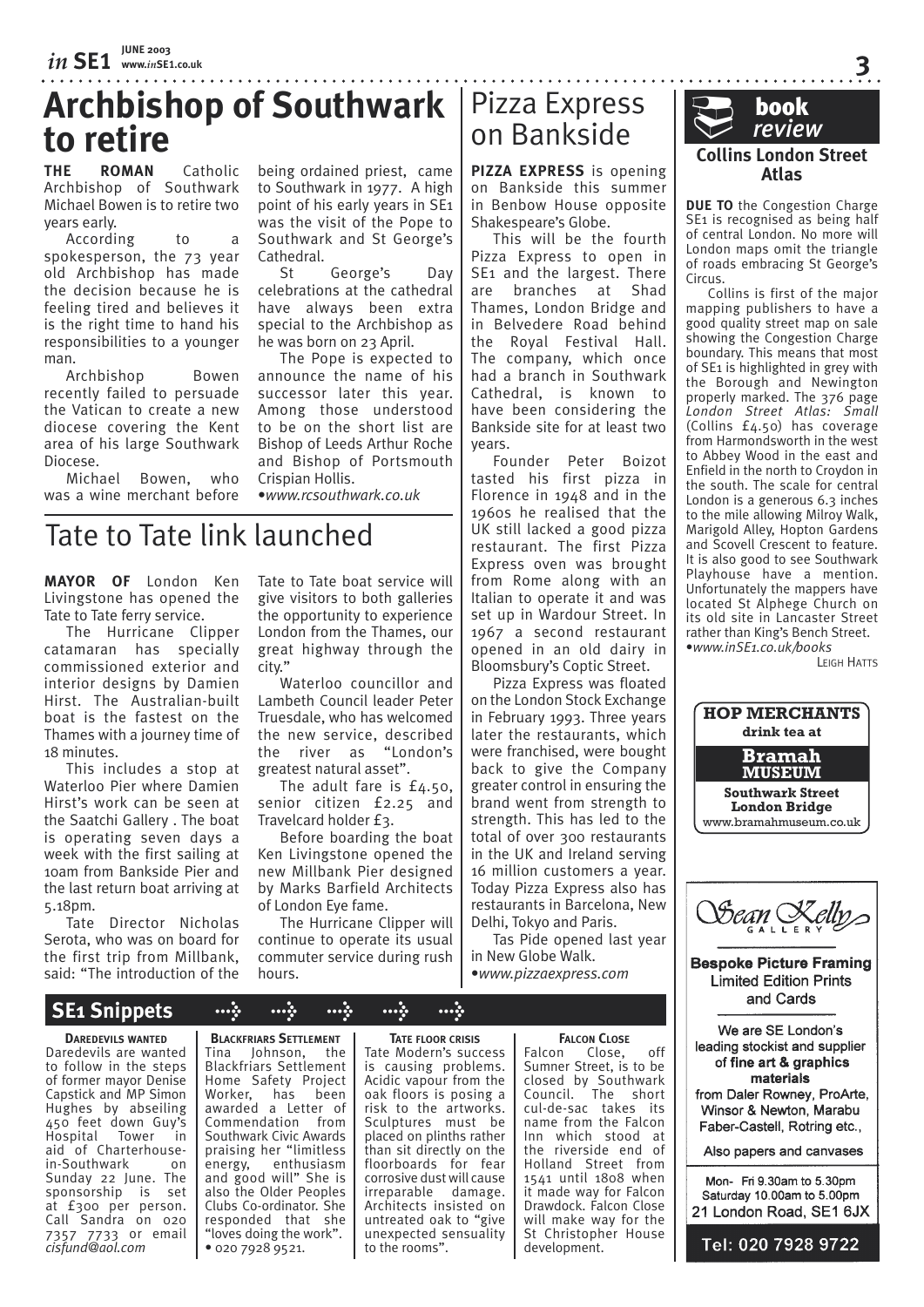

**4**

# **Shakespeare's Globe**

**'REGIME CHANGE'** is the topical title for the summer season at the Globe. The first play, Richard II, is a meditation on the duties and responsibilites of kingship.

The power games between Richard, played camply and vainly by energetic Mark Rylance and the tough plain speaking Bolingbroke, son of Richard's uncle John of Gaunt, (Liam Brennan), sow the seeds of the tragedy. The trio of strong parts is complemented by the comic but ineffectual Duke of York (Bill Stewart), thrust into power while Richard wages war in Ireland. The three women's parts are played successfully by men, especially the bossy Duchess of York.

The costumes are stunning, made from gorgeous Italian silks and velvets. The words are so well spoken that you forget it is 'difficult' Shakespeare and enjoy the clever word plays.

After the sombre final scenes of the murder of Richard and half the English nobles, the players regroup for a lively jig, enjoyed by cast and audience alike.

MARION MARPLES



**AT THE** Mad Hatter in Stamford Street food is available from lunchtime through to 9pm. The bars have an air of an old Victorian pub although the building is a former hat factory. Today tables for food are at the back with a surprisingly small smoke-free area. The Sky Sport screen is tantalisingly just out of view if you are eating.

The range of specials on the board changes every day. Soup of the day was pea and came with two thick chunks of bread on a wooden platter. The spinach and red pepper pie, in its own single portion dish, had much more pepper than spinach but it was near the end of the day. There was plenty of vinegar and mayonnaise to put on the hot thick chips.

The first two courses were filling but the still tempting puddings available included chocolate brownies with vanilla pod ice cream. A meal and a pint should leave change from £15. •3 Stamford Street

•T 020 7401 9222

**New Arch Theatre**<br>rloo Stn T 020 7715 8326 Below Waterloo Stn www.networktheatre.org

# **Wednesday 11 to Friday 13 June FALLEN ANGELS** *7.45pm; £7.50*

SOAP presents Noel Coward's sparkling comedy about two women who shared a secret lover during their travels in Europe in the days before they were married. Seven years later with their marriages a little stale, they learn to their delight and dismay that Maurice is coming to London and intends to see them. \_\_\_\_\_\_\_\_\_\_\_\_\_\_\_\_\_\_\_\_\_\_\_\_\_\_\_\_\_\_\_\_\_\_\_

**Old Vic** Waterloo Road T 020 7369 1722

www.oldvictheatre.com

## **Friday 6 June to Saturday 23 August CORIOLANUS** *7.30pm; £10-£37.50*

Shakespeare returns to the Old Vic with this production directed by David Farr. Young, valiant, proud and brave, Caius Marcius is an unequalled warrior in battle and rewarded with the title Coriolanus for his services to Rome.

# **Saturday 7 June to Saturday 23 August THE MERRY WIVES OF WINDSOR**

*7.30pm; £10-£37.50* Shakespeare directed by Rachel Kavanaugh. Written at the express request of Queen Elizabeth I who wished to see another outing for Shakespeare's archetypal errant Sir John Falstaff - the corpulent and boozy knight based on a character who lived in Southwark.

# $\overline{\phantom{a}}$  , and the set of the set of the set of the set of the set of the set of the set of the set of the set of the set of the set of the set of the set of the set of the set of the set of the set of the set of the s **Royal National Theatre**<br>**Routh Bank T** 020.7

T 020 7452 3000 www.nationaltheatre.org.uk

## **Tuesday 10 June HAROLD PINTER: WAR**

*Olivier Theatre; 6pm; £3.50 (conc £2.50)* On the set of *Henry V* Pinter for 45 minutes reads poems and one speech that testify to the strength of his view on war.

#### **Until Tuesday 17 June ELIMINA'S KITCHEN**

*Cottesloe Theatre; 7.30pm; £10-£25* The Yardies are eating up Hackney and Digger's protection smacks more of threat than promise. How can Deli save his son when temptation looms so large on Murder Mile?

# **Until Saturday 21 June SCENES FROM THE BIG PICTURE**

*Cottesloe Theatre; 7.30pm; £10-£25* 24 hours. 20 characters. 40 scenes. Belfast City. An urban story. Peter Gill directs a new play by Owen McCafferty, whose *Closing Time* recently premiered at the National.

#### **Until Monday 30 June HENRY V**

*Olivier Theatre; 7.30pm; £10-£25* A charismatic leader in the flush of youth commits his troops to war. The risks are huge; the cause debatable; and bloodshed certain. In this premiere of *Henry V* at the National Theatre, Adrian Lester takes the title role.

# **Until Saturday 5 July HIS GIRL FRIDAY**

*Olivier Theatre; 7.30pm; £10-£25* Adapted from *The Front Page* by Ben Hecht and Charles MacArthur and the film produced by Columbia Pictures. this tale of politics, media, and murder conglomerates at a wedding banquet. He'll stop at nothing to block his ex-wife's wedding. She'll sell her soul for a scoop. He'd kill his mother to get elected. He shot a man because he could.

#### **From Saturday 7 June JUMPERS** Theatre **Theorem Cinema**

*Lyttleton Theatre; 7.45pm; £10-£34.* Tom Stoppard's Jumpers premièred at the Old Vic in 1972. David Leveaux directs the play about a moral philosopher, his musical comedy star wife, a moon landing and a body in a ballroom. Cast includes Simon Russell Beale.

#### **From Friday 27 June POWER**

*Cottesloe Theatre; 7.30pm; £10-£25* A new play by Dick Dear about the rise and fall of Nicolas Fouquet, chief financier to Louis XIV and creator of the chateau which inspired Versailles. Cast includes Robert Lindsay.

### $\_$ **Shakespeare's Globe**

New Globe Walk T 020 7401 9919 ww.chakespeares-globe.org

## **Until Saturday 27 September RICHARD II**

*Call or see website for dates; from £5* Directed by Tim Carroll and starring Mark Rylance (Richard II), Liam Brennan (Henry Bolingbroke).

## **Until Saturday 27 September RICHARD III**

*Call or see website for dates; from £5* Directed by Barry Kyle and starring Kathryn Hunter (Richard III). An all female production.

# **Friday 6 June to Monday 18 August DIDO QUEEN OF CARTHAGE**

*Call or see website for dates; from £5* Marlowe's rare and poetic play, drawn from Virgil's *Aeneid*, explores the themes of exile, fortune and divine love in one of the world's classic love stories.

\_\_\_\_\_\_\_\_\_\_\_\_\_\_\_\_\_\_\_\_\_\_\_\_\_\_\_\_\_\_\_\_\_\_\_ **Southwark Playhouse** 62 Southwark Bridge Rd T 020 7620 3494 www.southwarkplayhouse.co.uk

# **Tuesday 3 to Saturday 28 June BLACKBIRD**

*Mon-Sat 7.30pm; £10 (conc £6; Mon all tickets £5)*

A new play with song and live music written by Claire Luckham and directed by Jane Howell with music by David Lyon. A contemporary story of private love and universal loss unfolds amidst a plant nursery in the Garden of England. (Also 3pm Matinée on Saturday 21 June). •Post-show discussions will take place on selected dates on cultural identity and social inclusion. •Courtyard and stage are being decorated

with plants by Putting Down Roots

#### **Sunday 15 June REFUGEE BENEFIT NIGHT**

Live Music and Celebrations (including Kurdish music and dance) as part of National Refugee Week. Full details from box office.

# $\_$

**Union Theatre**<br>reet T 020 7261 9876 204 Union Street www.uniontheatre.freeserve.co.uk

# **Tuesday 3 to Saturday 21 June A NIGHT IN THE DESERT**

*Tue-Sat 7.30pm; £9 (conc £7; Wed pay what you can)* Three plays bound together by the theme

of the desert, literally and metaphorically.  $\_$ 

**Young Vic** 66 The Cut T 020 7928 6363

# **Until Saturday 14 June PERIBANEZ**

www.youngvic.org

*Mon-Sat 7.30pm; £19 (conc £9.50)* By Lope de Vega, one of the genius playwrights of Renaissance Spain but remains little known in England.

**BFI London IMAX Cinema** The Bullring, South Bank T 020 7902 1234 www.bfi.org.uk/imax *Screenings daily 10.30am-9.30pm; £7.10 (conc £5.95; child £4.95)*

# **EVEREST (U)**

*Everest* is the dramatic true story of a team of climbers who found hope, strength and triumph in the wake of tragedy. Their successful ascent of Mount Everest just days after fellow mountaineers and friends died there is a compelling story about the human spirit and a mountain they love, respect and sometimes fear.

# **GHOSTS OF THE ABYSS 3D (U)**

Academy Award-winning director and master storyteller James Cameron takes you back to the site of his greatest inspiration - the legendary wreck of the Titanic.

# **INTO THE DEEP 3D (U)**

A magical underwater world. Enjoy a close shave with a shark, play hide and seek with the sea lions and marvel at the richness of life beneath the waves.

# **PULSE: A STOMP ODYSSEY 2D (U)**

The creators of *Stomp* take the IMAX audience on a spectacular global journey, paying tribute to the people and the rhythms of the world that inspired the original show. Pulse includes the KODO drummers of Japan and a 200 piece rhythm section in Salvador, the film also features sights and sounds from India, Africa, Spain, the UK and North America.

# **SPACE STATION 3D (U)**

The first-ever live action IMAX movie to be filmed in space. Using incredible 3D technology the film tells the amazing story of the greatest engineering feat since a man landed on the moon.

# **T-REX: BACK TO THE CRETACEOUS 3D (U)**

Dinosaurs are very much alive - at least in the mind of teenager Ally Hayden. When a museum accident transports Ally on an adventure back in time to explore the terrain and territory of life-size dinosaurs, she is thrust literally nose-to-nose with the largest and most realistic dinosaur ever to appear on a movie screen.  $\_$ 

**National Film Theatre**<br>F 020.7 T 020 7928 3232 www.bfi.org.uk/nft

## **Thursday 5 to Sunday 8 June THE DISABILITY FILM FESTIVAL**

A unique and inspiring showcase of the talent of disabled film-makers. Widely diverse in style and content, the 61 films in the programme have in common the clear creative ownership of disabled people. Now in its 5th year, the festival has become a hotbed of debate, challenging the exclusion of disabled people either on screen or as film-makers. 2003 is The European Year of Disabled People. The BFI is working both to make its facilities more accessible to disabled people, and to make available the best in disabled people's film and television culture.

#### **Saturday 21 June RETHINKING FRENCH CINEMA**

*10.30am-3.30pm; £14 (conc £11)* Film historian Richard Abel presents a generous selection of rare Pathé and Gaumont films that show the diversity, sophistication, and success of early French film production. These two 90 minute programmes feature a variety of genres and forms, including two extraordinary films about cinema itself.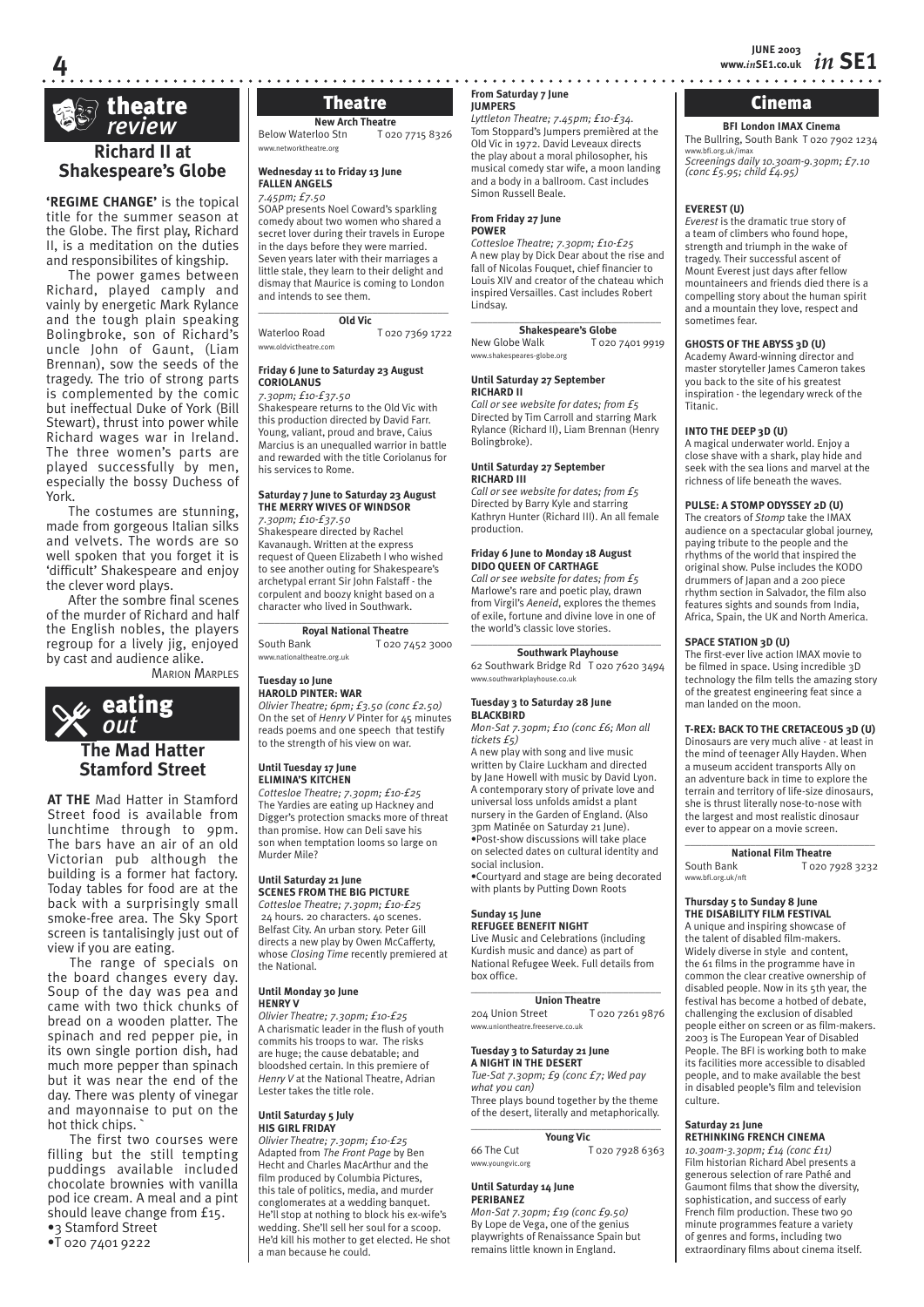# **Exhibitions**

**Bankside Gallery**<br>treet 1020 7928 7521 48 Hopton Street degallery.com

*Tue-Fri 10am-5pm (Tue -8pm); San & Sun 11am-5pm; £3.50 (conc £2)*

# **Until Thursday 19 June NEW ENGLISH ART CLUB BY THE THAMES**

Celebration of the best in contemporary figurative art. \_\_\_\_\_\_\_\_\_\_\_\_\_\_\_\_\_\_\_\_\_\_\_\_\_\_\_\_\_\_\_\_\_\_\_

**The Bargehouse**<br>
To2074013610 oxo Tower Wharf www.oxotower.co.uk

## **Thursday 12 to Sunday 15 June DESIGN & ECO DESIGN** *11am-7pm (Thu 6pm); free* Goldsmiths' graduate product, furniture and fashion showcase.

# **Thursday 26 to Sunday 29 June NEW MEDIA SHOW**

*11am-6pm; free* Design graduates show communication possibilities presented on screen and projection. A Surrey Institute of Art & Design show. \_\_\_\_\_\_\_\_\_\_\_\_\_\_\_\_\_\_\_\_\_\_\_\_\_\_\_\_\_\_\_\_\_\_\_

**Design Museum**<br>Shad Thames **T** 02 T 020 7940 8790 www.designmuseum.org

*Daily 10am -6pm (last admission 5.15pm); £5.50 (conc £4)*

# **Until Sunday 8 June**

**SUPERSTUDIO – LIFE WITHOUT OBJECTS** The Italian design group Superstudio showing their avant-gard architecture and technology.

# **Until Sunday 29 June**

**DESIGNER OF THE YEAR** The works showing are all competing for a £25,000 cash prize, which will be announced in early June.

## **Until Sunday 14 September THE PETER SAVILLE SHOW**

From the archive of Peter Saville, this exhibition explores his work as creative director of Factory Records.

# **Friday 27 June to Sunday 21 September WILD SILK**

Tord Boontje is commissioned by Hermès to decorate the atrium and riverside facade.

#### **Until Sunday 26 October A CENTURY OF CHAIRS**

A chance to sit on landmark chairs. \_\_\_\_\_\_\_\_\_\_\_\_\_\_\_\_\_\_\_\_\_\_\_\_\_\_\_\_\_\_\_\_\_\_\_

**fa projects** Bear Gardens T 020 7928 3228 www.faprojects.com *Tue-Fri 10am-6pm; Sat 11am-4pm*

**Unril Saturday 21 June JOHN WOOD AND PAUL HARRISON** Video art.

\_\_\_\_\_\_\_\_\_\_\_\_\_\_\_\_\_\_\_\_\_\_\_\_\_\_\_\_\_\_\_\_\_\_\_ **Fashion & Textile Museum** 83 Bermondsey Street T 020 7403 0222 www.ftmlondon.org *Tue-Sun 11am-5.45pm; £6 (conc £4)*

# **Until Sunday 2 November**

**MY FAVOURITE DRESS** The 20th century's leading designers choose their favourite dress from their own collections.

## \_\_\_\_\_\_\_\_\_\_\_\_\_\_\_\_\_\_\_\_\_\_\_\_\_\_\_\_\_\_\_\_\_\_\_ **Gallery 33**

33 Swan Street T 020 7407 8668 *Mon-Fri 10am-5pm; free*

**Monday 2 to Friday 27 June THE COLOURFUL GUTTER** Exhibitionof Simon Wheatley's photographs of urban environments including Lambeth Walk.

**www.***in***SE1.co.uk 5 Imperial War Museum**<br>**I** diambeth Road **I** D20 7

# T 020 7416 5320 www.iwm.org.uk *Daily 10am-6pm; free*

**Thursday 19 June to Sunday 7 September PAINTING CASERTA RED** Hughie O'Donoghue, who exhibits at

Purdy Hicks, has a major exhibition tracing the wartime experiences of his father.  $\_$ 

#### **Jerwood Space** 171 Union Street T 020 7654 0171

www.jerwoodspace.co.uk *Tue-Sun 11am-6pm; Sun 1-6pm; free*

**Until Wednesday 18 June JERWOOD PAINTING PRIZE** Shortlisted entries.

# **Wednesday 25 June to Sunday 20 July JOCELYN CLARKE**

Jerwood Artists Platform. Jocelyn Clarke's first major solo exhibition of her small canvases.

 $\overline{\phantom{a}}$  , and the set of the set of the set of the set of the set of the set of the set of the set of the set of the set of the set of the set of the set of the set of the set of the set of the set of the set of the s **Llewellyn Alexander Fine Paintings** The Cut T 020 7620 1322 www.llewellynalexander.com

*Mon-Sat 10am-7pm; free*

#### **Thursday 5 June to Saturday 30 August NOT THE ROYAL ACADEMY**

Some of the 11,000 paintings not selected for the RA's Summer Show come The Cut.

#### $\overline{\phantom{a}}$  , and the set of the set of the set of the set of the set of the set of the set of the set of the set of the set of the set of the set of the set of the set of the set of the set of the set of the set of the s **Menier Chocolate Factory** 51-3 Southwark Street T 020 7407 5388 –<br>ww.menier.org.uk *Daily; free*

**Sunday 1 to Saturday 7 June DAVID WHITE**

One man painting show.

# **Sunday 8 to Saturday 14 June NATASHA HULL** Soviet life as it really was in 1973 in St Petersburg and the USSR.

 $\overline{\phantom{a}}$  , and the set of the set of the set of the set of the set of the set of the set of the set of the set of the set of the set of the set of the set of the set of the set of the set of the set of the set of the s **Morley Gallery** 61 W'minster Bridge Rd T 020 7450 9226 www.morleycollege.ac.uk

*Mon-Fri 111am-6pm; Sat 12-4pm; free*

#### **Until Thursday 5 June TEXTILES**

Morley College students mark the end of their Foundation studies.

**Friday 13 June to Saturday 19 July REFLECTIONS ON WATER** Works by Jacqueline Morreau.

#### $\overline{\phantom{a}}$  , and the set of the set of the set of the set of the set of the set of the set of the set of the set of the set of the set of the set of the set of the set of the set of the set of the set of the set of the s **Museum of Garden History**

Lambeth Palace Road T 020 7401 8865 www.museumgardenhistory.org *Daily 10.30am-5pm; donation £2.50 (conc £2)*

#### **Monday 2 June to Friday 4 July TRADING PLACES**

Alison Cottrell's illustrations influenced by the John Tradescants.  $\_$ 

# **Percy Miller Gallery**<br>39 Snowsfields T 020 T 020 7207 4578 www.percymillergallery.com *Tue-Fri 11am-6pm; Sat 11am-3pm; free*

**Until Friday 18 July WILLIAM COBBING**

# Sculptures, photographs and videos.  $\_$

**Purdy Hicks Gallery**<br>65 Honton Street To20 T 020 7401 9229 www.purdyhicks.com *Mon-Fri 10am-5.30pm (Wed 7pm); Sat & Sun 12 noon-5pm; free*

# **Wednesday 11 to Saturday 28 June ORNULF OPDAHL**

Paintings by a litle known artist emerging from his island on west coast of Norway.

**Royal National Theatre**<br>Tozo T 020 452 3400 www.nationaltheatre.org.uk *Daily; free*

## **Until Saturday 14 June ALFRED GREGORY'S EVEREST**

On 29 May 1953 a new pinnacle of human achievement was reached with the first successful ascent of Mount Everest. Alfred Gregory was the official stills photographer.

#### **Until Saturday 21 June BLONDES**

Photographs of the power, the sexual allure and the mystique of blonde hair.

## $\_$ **Saatchi Gallery**

County Hall T 020 7823 2363 www.saatchi-gallery.co.uk *Daily 10am-6pm (Fri & Sat 10pm); £8.50 (conc £6.50)*

# **Until Sunday 31 August**

**DAMIEN HIRST** Retrospective of the *enfant terrible* of brit art.

#### $\_$ **Tate Modern**

Bankside T 020 7887 8008 www.tate.org.uk *Daily 10am-6pm (Fri & Sat 10pm); free*

# **Until Monday 25 August**

**HENRY MOORE: PUBLIC SCULPTURES** Around twenty works in the Turbine Hall.

# **Thursday 5 June to Sunday 7 September**

**CRUEL AND TENDER** *£10 (conc £8); includes free admission to Wolfgang Tillmans at Tate Britain*

**Until Sunday 26 October PAUL McCARTHY** Sculptures on the riverside.  $\_$ 

**the.gallery@oxo** Oxo Tower Wharf w.oxotower.co.uk *Daily 11am-6pm; free*

**Until Sunday 1 June**

# **HOTHOUSE FLOWERS**

Wildly enlarged images of orchids, lilies, and other botanical subjects by Jane Gordon Clark.

**Anjay Displays Waterloo Road DESPITE MASSIVE** redevelopment locally, some eccentricities still remain. thank goodness. One of these has to be Anjay Displays Ltd in Waterloo Road, a shop which has been established in SE1 for 50 years. Basically a supplier<br>of shop and market stall shop and market stall fittings, Anjay is a haven for the imaginative and those on limited incomes. Amongst its customers are the props departments of local theatres including the Old Vic, fashion students and interior designers. Controversial artist Tracey Emin, who used to have a studio in Waterloo Road, was not an infrequent visitor. Amongst the shop fittings are wonderful things like artificial grass by the metre, shop dummies of every shape and size, dress rails and sweater organisers (£9.95). The biggest seller is coat hangers including the wire hangers so beloved of dry cleaners. At 10p each they are a bargain and apparently make good TV aerials.

*focus* **focus** 

**MARION MARPLES** 

•See listing for details.

**Fashion & Textile Museum AN EXOTIC** bird seems to have landed in Bermondsey Street. The orange and shocking pink building has been transformed by Mexican architect Ricardo Legorreta into a robust exhibition and education space for fashion designer Zandra Rhodes.

**Exhibition**<br>*review* 

The launch exhibition is like no other: 70 dresses chosen by the leading designers of the last two decades are displayed on see through dummies, suspended on gentle motors which raise and lower them like clouds, occasionally giving a twirl. Each dress hangs in a shaft of light and is accompanied by a caption giving the rationale for the choice. These captions are also works of art; 23,000 letters, handmade from strips of orange polycarbon placed on speech bubbles beneath each dress and lit to read like a flourescent display. Zandra's own chosen design is stunning, with fabric patterns based on Australia's Ayers Rock: Jackie Onassis had one too in a different colourway.

•227-9 Waterloo Road •Mon-Fri 10am-6pm

**ANNE CRITCHLEY** 

#### **Wednesday 4 to Monday 9 June REGENERATION: WORLD'S END**

Muralist Marika Brennan and Brigitte Polemis show work inspired by Chelsea's World's End whilst painter Amanda Cowley has South Bank landscapes.

#### **Tuesday 17 to Monday 23 June ART OF OUR OWN**

Scarborough art students' painting and mixed media show.

# **Wednesday 25 to Sunday 29 June**

**"…N53-38-36/W1-47-15…"** Interior design ideas by Huddersfield students.

## $\_$ **Tom Blau Gallery**

Queen Elizabeth Street To20 737 1300 www.tomblaugallery.com

# **Thursday 12 June to Wednesday 16 July ME, MYSELF AND THEM**

Jo Broughton's photographs explore female sexuality.  $\_$ 

# **The Walk Gallery** 23 King Edward Walk T 020 7928 3786 www.walkgallery.com

*Mon-Fri 10.30am-6.30 pm; free*

# **Thursday 19 June to Friday 11 July THE LONDON GROUP**

Third in a series with Evelyn Ballantine, Bryan Benge, Hideo Nakane and Wendy Smith.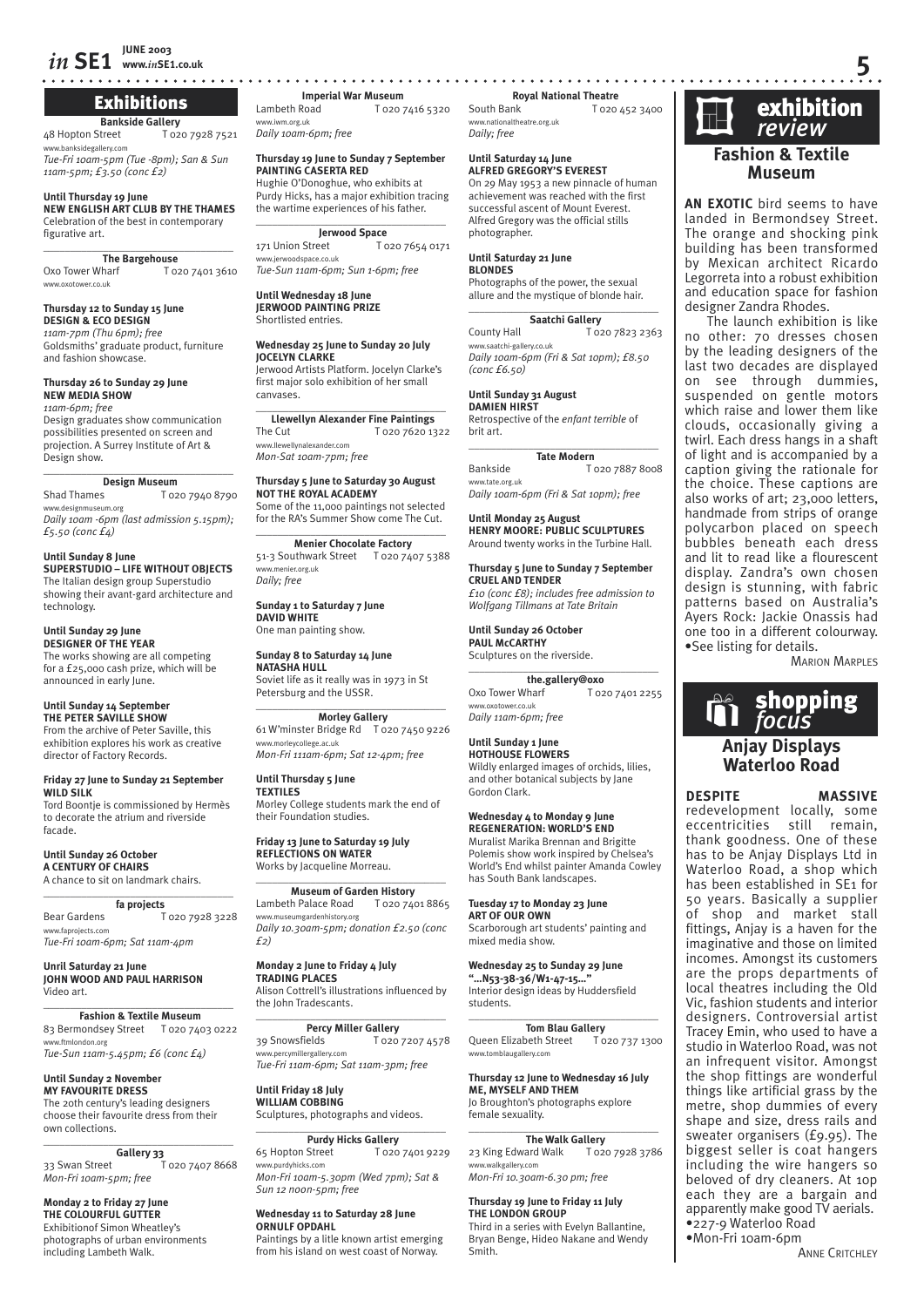# literature **by**

# **Poetry Library Royal Festival Hall**

**'THE POETRY** Library is one of the occasional pure flowerings of the imagination for which the English are so seldom given credit:the creation of a public library devoted entirely to modern poetry' said Philip Larkin. Last month was the 50th anniversary of the Poetry Library, a unique and special resource based in the South Bank Centre. Poetry lovers shared in the celebration of this wondrous place –truly a jewel in the crown of SE1, at a Gala Evening of popular readings introduced by the poet laureate, Andrew Motion. Some of the most well loved poets writing today, Patience Agbabi, Carol Ann Duffy, Roger McGough, Billy Collins the US poet laureate and Sharon Olds shared their words, wit and wisdom with a capacity audience in the Queen Elizabeth Hall. The Poetry Library is one of those spaces that those who know and visit regularly can't fail to love. It has a comprehensive collection of modern poetry containing all 20th/21st century work published in the UK, a huge selection from other English-speaking countries and an unrivalled collection of translations. There is also a well resourced children's section.

'Take the mountain/Off your tired mind./Come unwind/In the arms of a rhyme./A stone's throw from Embankment/Why not risk enchantment? -John Agard.

It's open for anyone to join and membership is free of charge. •Tue-Sun 11am-8pm

•Level 5, Royal Festival Hall •T 020 7921 0943 •*www.poetrylibrary.org.uk*

ELIZABETH PEASLEY

# Music

**Cinema Organ Society** Edric Hall (SB University), Borough Rd www.cinema-organs.org.uk

**Friday 6 June TRENT SIMMS** *7.30pm; £6* Trent Simms on the Mighty Wurlitzer organ from the Trocadero in New Kent Road.

\_\_\_\_\_*\_\_\_\_\_\_\_\_\_\_\_\_\_\_\_\_\_\_\_\_\_\_\_\_\_\_\_\_\_\_* **Hay's Galleria**

Tooley Street T 020 7940 7770 www.haysgalleria.co.uk

# **Wednesdays**

# **SUMMER SOUNDS OF THE CARIBBEAN** *6.30-8.30pm; free*

This year it is West Indian music in the outdoors for the warm summer evenings. \_\_\_\_\_*\_\_\_\_\_\_\_\_\_\_\_\_\_\_\_\_\_\_\_\_\_\_\_\_\_\_\_\_\_\_*

**Morley College** W'minster Bridge Road To20 7928 8501 www.morleycollege.ac.uk

**Every Tuesday LUNCHTIME CONCERTS** *1.10pm; free* In the Holst Room Tue 3: **Chamber Performers Group** Tue 10: **Meridian Choir** Tue 17: **Advanced Piano** (Debussy) Tue 25: **Advanced Piano** (Debussy) \_\_\_\_\_*\_\_\_\_\_\_\_\_\_\_\_\_\_\_\_\_\_\_\_\_\_\_\_\_\_\_\_\_\_\_*

**Southwark Cathedral**<br>Montague Close T 020 T 020 7367 6700 www.dswark.org/cathedral

#### **Every Monday LUNCHTIME ORGAN RECITAL**

*1.10pm; free* Mon 2: **Peter Wright** Mon 9: **Nicholas Grigsby** (Cheltenham College) Mon 16: **Paul Trpte** (Ely cathedral) Mon 30: **Stephen Disley**

**Every Tuesday LUNCHTIME RECITAL** *1.10pm; free* Tue 3: **Peter Maxwell Land** (piano) from Trinity College of Music Tue 10: **Choir from Royal Academy of Music**

Tue 17: **Pythagoras** (brass trio) Tue 24: **Bergen Cathedral Choir** 

#### **Wednesday 18 June CONCERT**

*7.45pm; ticket prices to be announced* Sacred Heart's Schola Cantorum from Sacramento, California. Directed by Donald Kendrick with Stephen Janzen (organ).

# **Thursday 26 June HASTINGS SINGERS**

*3.30pm; free* A concert by choir visiting from the USA. **St George's RC Cathedral**<br>Lambeth Road T 020 79 T 020 7928 5256

**Saturday 21 June ORGAN RECITAL** *1.05pm; free*

www.southwark-rc-cathedral.org.uk

Nicholas Gale of St George's Cathedral is this month's recitalist. \_\_\_\_\_*\_\_\_\_\_\_\_\_\_\_\_\_\_\_\_\_\_\_\_\_\_\_\_\_\_\_\_\_\_\_*

**St George-the-Martyr<br>
High Street** T 020 7407 2796 Borough High Street www.stgeorgethemartyr.co.uk

**Every Thursday**

**LUNCHTIME CONCERTS** *1pm; free (collection)* Thu 5: **Trinity College of Music students** Thu 12: **Guildhall School of Music students** Thu 19: **Opera - Mozart Pops** Thu 26: **To be announced**

**Sunday 22 June SONGS AND ARIAS** *6pm; free (collection)* Concert by Kevin Loe in aid of the Restoration Fund. \_\_\_\_\_*\_\_\_\_\_\_\_\_\_\_\_\_\_\_\_\_\_\_\_\_\_\_\_\_\_\_\_\_\_\_*

**St John's Waterloo**<br>Waterloo Road To2c T 020 7928 2003 www.stjohnswaterloo.co.uk

**Thursday 5 June LUNCHTIME CONCERT** *1.10pm; free* Sofia Efklidou (cello) & Maria Arapoglou (piano).

**Sunday 8 June WIMBLEDON CHORAL SOCIETY** *7.30pm; £11 & £8)* Parry Songs of Farewell, Stanford Three Motets, Bach Jesu meine Freude, Sutton Four Blake Songs. *www.wimbledonchoral.org.uk* 

**Wednesday 11 June LUNCHTIME CONCERT** *1.10pm; free* Artists to be announced.

**Thursday 12 June LUNCHTIME CONCERT** *1.10pm; free* Miguel Calvo (cello)

**Thursday 12 June RUSH HOUR CONCERT** *6pm; free* John Adams

**Thursday 19 June RUSH HOUR CONCERT** *6pm; free* Saint-Saens Introduction and Rondo Capriccioso for violin.

**Saturday 21 June GOLDSMITHS' CHORAL UNION** *7.30pm; £14, £11.50 & £9*

Brian Wright conducts. Fleur Elliott & Michael Jones piano duo. Schumann Requiem fur Mignon, Brahms St Anthony Variations & Schubert Mass in A Flat.

# **Sunday 22 June GRAND FINALE CONCERT**

*6:30pm; £7* Ernest Read Symphony Orchestra conducted by Peter Stark performs Mussorgsky Night on the Bald Mountain, Stravinsky Firebird Suite (1919 version) and Strauss Ein Heldenleben. *www.erso.org.uk*

**Wednesday 25 June LUNCHTIME CONCERT**

*1.10pm; free* Artsits to be announced.

**Thursday 26 June RUSH HOUR CONCERT** *6pm; free*  Weber Concertino & Mozart Symphony No.41.

\_\_\_\_\_*\_\_\_\_\_\_\_\_\_\_\_\_\_\_\_\_\_\_\_\_\_\_\_\_\_\_\_\_\_\_* **St Matthew's-at-the-Elephant**<br>ow Row T 020 450 9238 Meadow Row

**Friday 13 June RECITAL** *1.15pm; free* Piano and chamber music by Morley College students.

# Events for Children

**Imperial War Museum**<br>Road T 020 7416 5320 Lambeth Road www.iwm.org.uk *Daily 10am-6pm; free* 

**Weekends 14-15 & 28-29 June DO NOT TOUCH THE EXHIBITS** *11.30am & 3.30pm; free* A chance to handle and learn more about artefacts from the two world wars.

 $\_$ **Tate Modern**

Bankside T 020 7887 8008 www.tate.org.uk

**START**

*11am-5pm; free*  A drop-in for those aged 5+. Explore modern art through these intriguing activities. Match clues, play double sided card games or try our jigsaws. New activities and games are added seasonally. Look out for the new Start 'Body Suite' games.Bring a form of identification with you to borrow the games.

**Saturday 7 June CITY OF A THOUSAND ARCHITECTS**  *2-4pm; free*

Family Day for those with children 5+. Help build a model city or choose from a range of practical art activities.



# **Short summer courses enrolling now at Morley College**

Languages, creative writing, exercise and health, dance and drama, music, humanities, art and design, evening and day, tailored for summer needs. Enrol now before they're fully booked!

*Call or email now for our course guide, or check our website for course details*

Morley College, 61 Westminster Bridge Road, London SE1 7HT, tel: 020 7928 8501 fax: 020 7928 4074 Email: enquiries@morleycollege.ac.uk web: www.morleycollege.ac.uk

# **JUNE 2003 6 www.***in***SE1.co.uk** *in* **SE1**

**Sundays**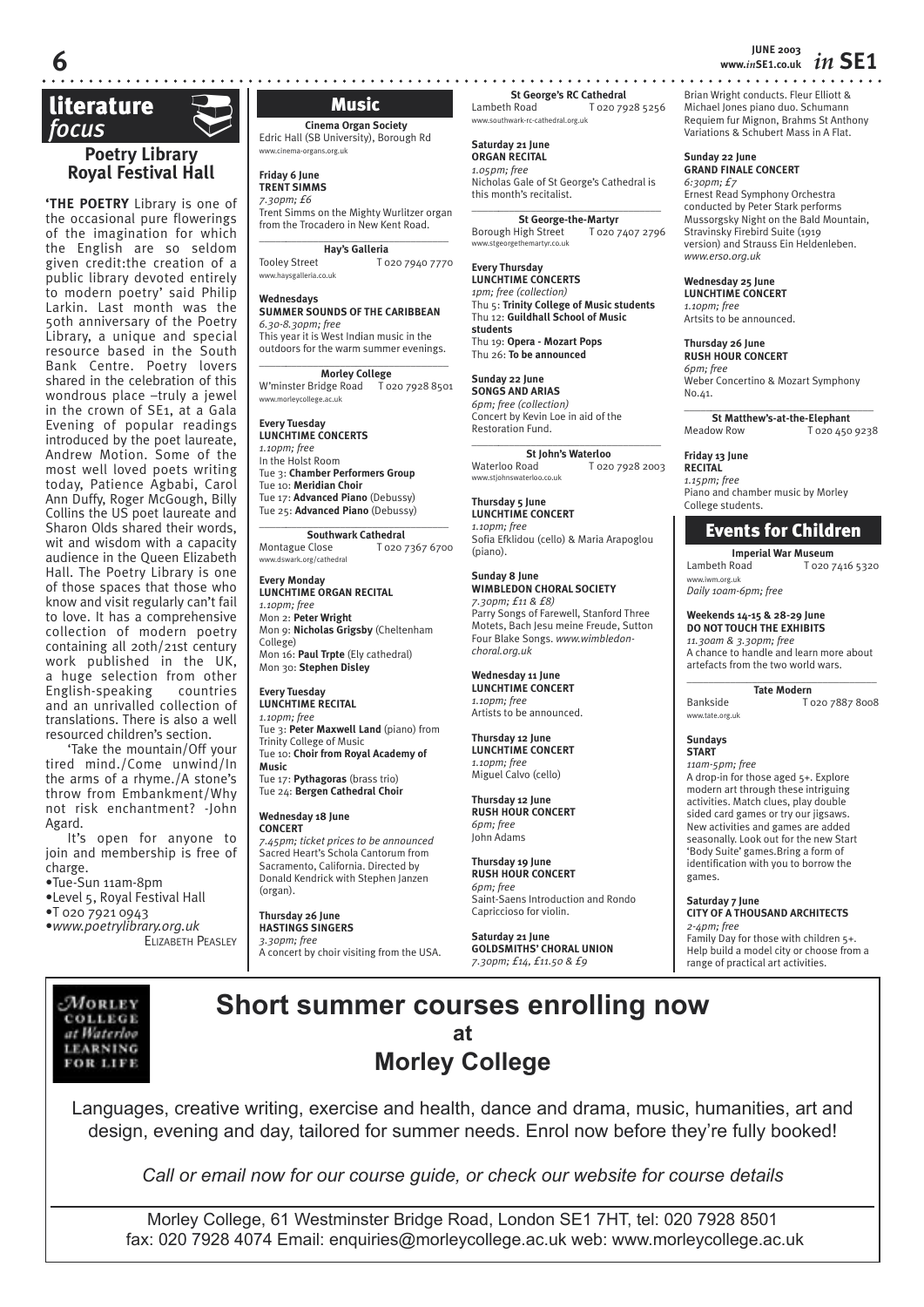# Special Events

Jerwood Space, Union St T 020 7928 9528

# **Monday 16 June BANKSIDE FORUM**

*6.30pm*

Update meeting for those living bwteen the river and Union Street on Bankside. Agenda includes Community Councils review, Mayor's Draft Plan for London and latest news on illegal trading problem.

\_\_\_\_\_*\_\_\_\_\_\_\_\_\_\_\_\_\_\_\_\_\_\_\_\_\_\_\_\_\_\_\_\_\_\_* **Christ Church Garden**<br>Blackfriars Road<br>T 020 7: T 020 7261 1009

# **Saturday 21 June FLOWER FESTIVAL** *12-4pm; free*

Displays, cream teas and a brass band. Competitions include plant looking like its owner, best decorated pot, best 'garden in a pot', best kids plant, flower of the show, healthiest house plant and best homegrown vegetable. Organised by Bankside Open Spaces Trust, Christ Church

Southwark and Waterloo Community Regeneration Trust. \_\_\_\_\_*\_\_\_\_\_\_\_\_\_\_\_\_\_\_\_\_\_\_\_\_\_\_\_\_\_\_\_\_\_\_* **Coin Street Festival**<br>Oxo Tower Wharf T 020 T 020 7401 2255

www.coinstreetfestival.org **Sunday 15 June CELEBRATING SANCTUARY**

*2-7pm; free*

A festival launching Refugee Week. Three music stages, mime, exhibitions with paintings by Russian and Turkish artists, Chinese therapies and family workshops. \_\_\_\_\_*\_\_\_\_\_\_\_\_\_\_\_\_\_\_\_\_\_\_\_\_\_\_\_\_\_\_\_\_\_\_*

**Elephant & Castle Shopping Centre** Elephant & Castle

# **Friday 6 to Monday 9 June LAUNCH OF REGENERATION PLANS**

*Fri 12 noon-6.30pm; Sat & Mon 10am-6.30pm*

The proposals for the £1bn regeneration of the Elephant and Castle, including a model of the transformed area, will be on display on the first floor of the Shopping Centre Members of Southwark Council's Regeneration Team will be on hand to explain the plans and answer questions. The display marks the start of the three month public consultation period and feedback is encouraged. Details will be available from ww*w.southwark.gov.uk*

## \_\_\_\_\_*\_\_\_\_\_\_\_\_\_\_\_\_\_\_\_\_\_\_\_\_\_\_\_\_\_\_\_\_\_\_* **Hay's Galleria**

Tooley Street T 020 7940 7770 www.ballsbrothers.co.uk

# **Monday 30 June**

**CITY PETANQUE CHALLENGE** *12.15-2pm; free* Opening of the annual Pétanque season which will run to Friday 11 July.

**Lambeth Palace** Lambeth Palace Road

w.archbishopofcanterbury.org **Saturday 28 June**

# **LAMBETH PARISH FETE** *2pm; £2 (child 50p)*

Archbishop Rowan Williams, enjoying his first summer at Lambeth, hosts the annual North Lambeth parish fete in one of London's largest gardens.

**Merrick Square**

# Trinity Street To20 7318 9299 www.opensquares.org

\_\_\_\_\_*\_\_\_\_\_\_\_\_\_\_\_\_\_\_\_\_\_\_\_\_\_\_\_\_\_\_\_\_\_\_*

#### **Sunday 8 June ANNUAL GARDEN FETE** *2-5pm; £1*

Trinity Newington Residents' Association annual event and part of London Garden Squares Day. Stalls, refreshments and music. A £5 ticket also allows entry to other squares across London today. \_\_\_\_\_*\_\_\_\_\_\_\_\_\_\_\_\_\_\_\_\_\_\_\_\_\_\_\_\_\_\_\_\_\_\_*

**Mint Street Park**<br>Road T 020 7261 1009 Marshalsea Road www.bost.org.uk

# **Thursday 5 June MINT STREET CELEBRATION**

*4-7pm; free* Brazilian music from Sambura, children's activities, refreshments and information. Everyone who attends will be invited to plant a mint plant.

\_\_\_\_\_*\_\_\_\_\_\_\_\_\_\_\_\_\_\_\_\_\_\_\_\_\_\_\_\_\_\_\_\_\_\_*

**Pool of London** Opposite the Tower of London

## **Monday 2, Tuesday 10 & Saturday 14 June GUN SALUTES** *1pm; free*

Salutes fired by the Honourable Artillery Company from the Tower of London across the Pool of London to mark the 50th anniversary of the Coronation (2nd), Prince Philip's birthday (10th) and the Queen's Official Birthday (14th).

# \_\_\_\_\_*\_\_\_\_\_\_\_\_\_\_\_\_\_\_\_\_\_\_\_\_\_\_\_\_\_\_\_\_\_\_* **Shakespeare's Globe**<br>**T** 020 7401 9919

New Globe Walk www.shakespeares-globe.org

#### **Saturday 14 & Sunday 15 June SAM'S WEEKEND**

*10am-1pm; free* Annual celebration of Sam Wanamaker's birthday with a weekend of free workshops, walks and music.

\_\_\_\_\_*\_\_\_\_\_\_\_\_\_\_\_\_\_\_\_\_\_\_\_\_\_\_\_\_\_\_\_\_\_\_* **St George-the-Martyr** Borough High Street T 020 7407 2796 w.stgeorgethemartyr.co.uk

# **Saturday 28 June**

**OPEN DAY** *11am-2pm; free* Another chance to see inside the historic Dickens church which is one of the oldest churches dedicated to St George.

# Church Services

**St George-the-Martyr**<br>**Borough High Street** T 020 7 T 020 7407 2796 www.stgeorgethemartyr.co.uk

#### **Sunday 1 June EVENING PRAYER**

*6pm* Summer evening prayer starts again with series of talks on local heroes. Tonight it is John Gower -the Poet Laureate known to Chaucer.

**Sunday 15 June EVENING PRAYER** *6pm*

Evensong and talk on local hero Lancelot Andrewes.

#### **Sunday 29 June EVENING PRAYER**

*6pm* Evensong and talk on local hero Peabody.

\_\_\_\_\_*\_\_\_\_\_\_\_\_\_\_\_\_\_\_\_\_\_\_\_\_\_\_\_\_\_\_\_\_\_\_* **Southwark Cathedral**<br>
Montague Close T 020

T 020 7367 6700 www.<br>www.org/cathedral

#### **Sunday 1 June CHORAL EVENSONG**

*3.30pm* Choral Evensong to celebrate the 50th Anniversary of the Coronation and featuring choral music from the Coronation Service

# **Saturday 7 June CHORAL EVENSONG**

*4pm*  Sung by the St Hilda and St Bede Chamber Choir from University of Durham

## **Sunday 8 June AT THE HEART** *6.30pm* Diocesan service for Pentecost.

**Thurday 19 June CORPUS CHRISTI EUCHARIST** *12.45pm Eucharist with hymns.*

# **Monday 23 June**

**CHORAL EVENSONG** *5.30pm* Sung by the Royal St George College Choir, Toronto, Canada

**Saturday 28 June CHORAL EVENSONG** *4pm* Sung by the Choir of St John's Church, Shirley.

#### **Sunday 29 June ORDINATION OF DEACONS** *11am* Eucharist for St Peter & St Paul's Day with ordination of deacons.

 southside Special Events<br>
Bankside Residents Forum<br> **Bankside Residents Forum**<br> **Bankside Residents Forum**<br> **Bankside Residents Forum**<br> **Bankside Residents Forum**<br> **Bankside Residents Forum**<br> **Bankside Residents Forum**<br> **Bankside Re** 

The Hadrian's Wall Path has just been upgraded as a National Trail. Richard Wakeford, the Countryside Agency chief executive, says that it has taken seven years to link existing footpaths and bridleways to newly created paths. Where did all this start? Wakefield first started thinking about the route when he worked in Waterloo fifteen years ago. Popping out for sandwiches in The Cut he bought a second-hand book of photographs of the wall for 75p. \*\*\*

An exhibition worth crossing the Millennium Bridge for is at the Guildhall Art Gallery. *Homage to the Working Thames* brings together fifty years of paintings by Terry Scales. As recorded in his novel, *Bermondsey Boys*, he grew up in SE1. He attended Camberwell School of Art and worked in Surrey Docks. Terry will be at the gallery between 2pm and 3pm on Friday 6 June to discuss his work and memories. Admission £2.50; concessions  $f<sub>1</sub>$ 

\*\*\*

David Starkey, curator of the Elizabeth I exhibition at Greenwich, says that Winchester Palace is one of the most inportant sites in London. So there is some concern about plans to knock down warehouses around the Winchester Square. This is the old courtyard of the palace, where guests included Katharine of Aragon and Mary I. The rose window of the hall where they dined survives in Clink Street.



**Southwark Street Bramah MUSEUM**

**London Bridge** www.bramahmuseum.co.uk



- select from a great range of authentic pizze, antipasti, salads, desserts, wine, beer & soft drinks + monthly specials
- open 7 days, 11.30 late. free delivery (min. order value applies)
- courteous, reliable & professional delivery service to your home, place of work or event/function
- 15% discount to all new customers who mention 'in SE1' upon placement of order (conditions apply ask for details)

"a meal to rival any good restaurant...really quite impressive" Angela, SE16

"beautifully presented... pizzas were just stunning...infinitely superior to any I have eaten in this country - really!" Robert, SEI

# order-line: 020 7407 1515

www.pizzecucina.co.uk